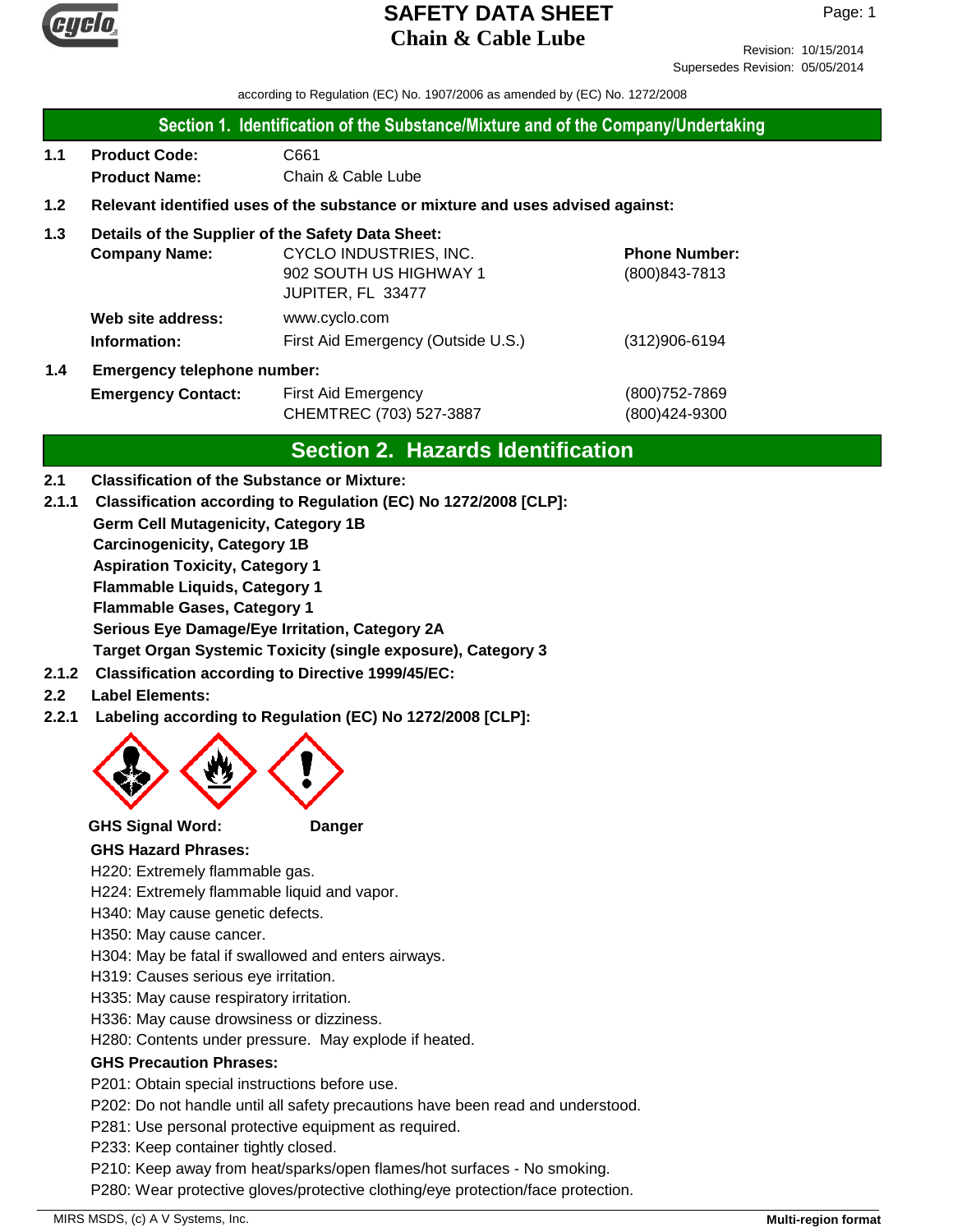

Page: 2

Revision: 10/15/2014 Supersedes Revision: 05/05/2014

P240: Ground/bond container and receiving equipment.

P241: Use explosion-proof electrical/ventilating/lighting equipment specified by the manufacturer/supplier or the competent authority. - if dust clouds can occur.

P243: Take precautionary measures against static discharge.

P242: Use only non-sparking tools.

P264: Wash hands thoroughly after handling.

P271: Use only outdoors or in a well-ventilated area.

P261: Avoid breathing dust/fume/gas/mist/vapours/spray.

#### **GHS Response Phrases:**

P370+378: In case of fire, use alcohol foam, carbon dioxide, dry chemical or water fog to extinguish.

P301+330+331: IF SWALLOWED: Rinse mouth. Do NOT induce vomiting.

P304+340: IF INHALED: Remove victim to fresh air and keep at rest in a position comfortable for breathing. P303+361+353: IF ON SKIN (or hair): Remove/take off immediately all contaminated clothing. Rinse skin with water/shower.

P363: Wash contaminated clothing before reuse.

P305+351+338: IF IN EYES: Rinse cautiously with water for several minutes. Remove contact lenses, if present and easy to do. Continue rinsing.

P309+311: Call a POISON CENTER or doctor/physician if exposed or you feel unwell.

#### **GHS Storage and Disposal Phrases:**

P405: Store locked up.

P501: Dispose of contents/container in accordance with local/regional/national/international regulation. P403+233: Store container tightly closed in well-ventilated place - if product is as volatile as to generate hazardous atmosphere.

#### **2.2.2 Labeling according to Directive 1999/45/EC:**



## **2.3 Adverse Human Health**

#### **Effects and Symptoms:**

## **Section 3. Composition/Information on Ingredients**

| CAS#       | Hazardous Components (Chemical Name)/<br><b>REACH Registration No.</b> | <b>Concentration</b> | $EC$ No./<br>EC Index No. | <b>Risk Phrases/</b><br><b>GHS Classification</b>                                                   |
|------------|------------------------------------------------------------------------|----------------------|---------------------------|-----------------------------------------------------------------------------------------------------|
| 64742-52-5 | Mineral oil, petroleum distillates, hydrotreated heavy<br>naphthenic   | 55.0 -60.0 %         | 265-155-0<br>649-465-00-7 | T: R45<br>Carcinogen 1B: H350                                                                       |
| 68476-86-8 | Liquified petroleum gas, sweetened                                     | 15.0 -20.0 %         | 270-705-8<br>649-203-00-1 | F+; T; R12-45-46<br>Comp. Gas: H280<br>Flam, Gas 1: H220<br>Mutagen 1B: H340<br>Carcinogen 1B: H350 |
| 64742-48-9 | Hydrotreated heavy naphtha                                             | $5.0 - 10.0 %$       | 265-150-3<br>649-327-00-6 | T: R45-65<br>Asp. Toxic. 1: H304<br>Mutagen 1B: H340<br>Carcinogen 1B: H350                         |
| 79-20-9    | Methyl acetate (Methyl ester of acetic acid)                           | $5.0 - 10.0 %$       | 201-185-2<br>607-021-00-X | F: Xi: R11-36-66-67<br>Flam. Lig. 2: H225<br>Eye Damage 2A: H319<br>TOST (SE) 3: H335 H336          |
| 64742-49-0 | Naphtha (petroleum), hydrotreated light                                | $1.0 - 5.0 %$        | 265-151-9                 | $T: R45-65$                                                                                         |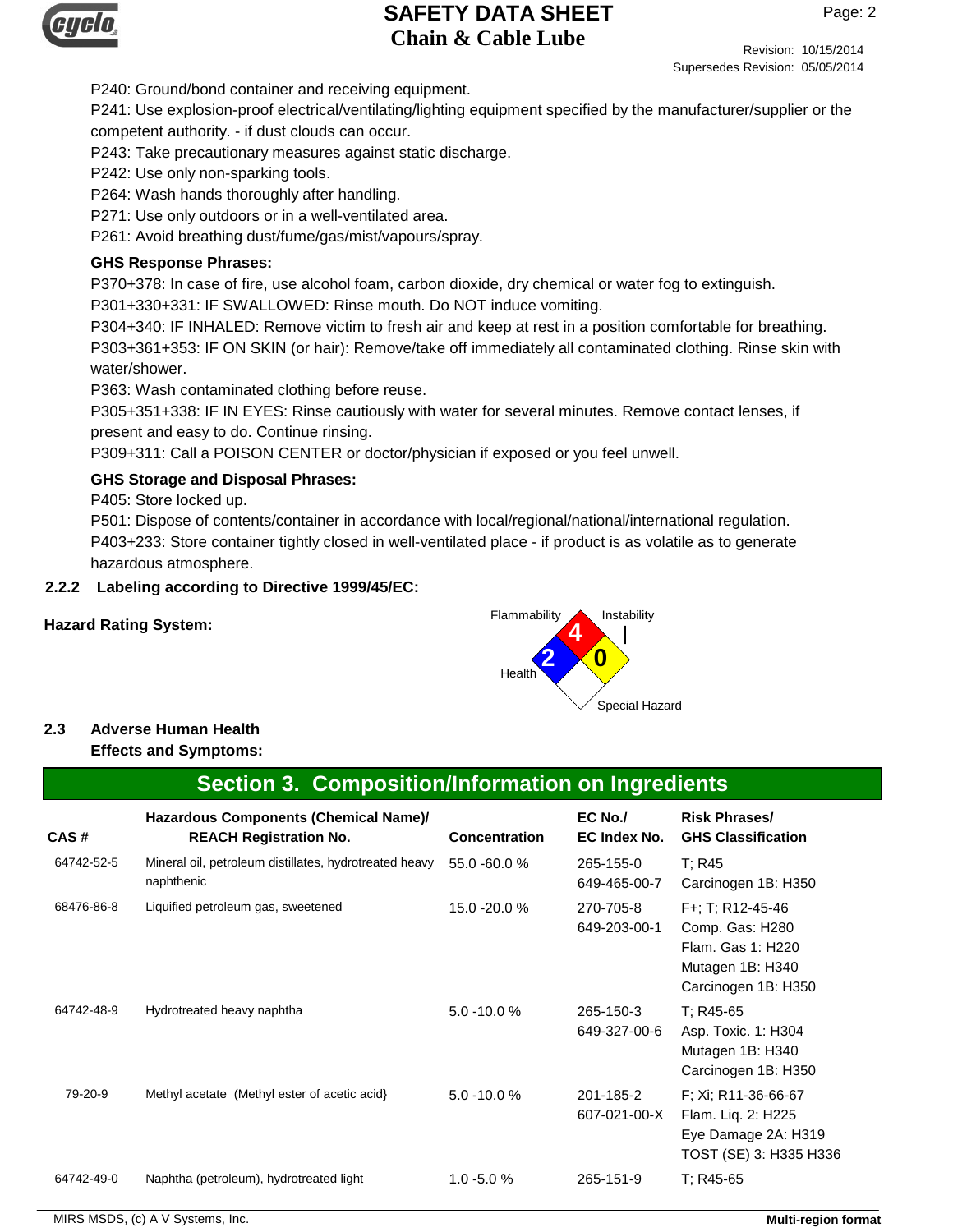

|            |             | Chain & Cabic Lube | 649-328-00-1              | Revision: 10/15/2014<br>Supersedes Revision: 05/05/2014<br>Asp. Toxic. 1: H304<br>Mutagen 1B: H340 |
|------------|-------------|--------------------|---------------------------|----------------------------------------------------------------------------------------------------|
| 67-64-1    | Acetone     | $1.0 - 5.0 %$      | 200-662-2<br>606-001-00-8 | Carcinogen 1B: H350<br>F: Xi: R11-36-66-67<br>Flam. Liq. 2: H225<br>Eye Damage 2A: H319            |
| 64741-88-4 | Mineral oil | $1.0 - 5.0 %$      | 265-090-8<br>649-454-00-7 | TOST (SE) 3: H335 H336<br>T: R45<br>Carcinogen 1B: H350                                            |

## **Section 4. First Aid Measures**

Description of First Aidlf swallowed, do not induce vomiting. If large amounts are swallowed, immediately call a physician. If inhaled, remove to fresh air. If not breathing, give artificial respiration. If breathing is difficult, give oxygen. If in eyes, rinse cautiously with water for several minutes. Remove contact lenses, if present and easy to do. Continue rinsing. In case of skin contact, wash with soap & large amounts of water. Remove contaminated clothing. Call physician immediately if adverse reaction occurs. **Measures: 4.1**

## **Section 5. Fire Fighting Measures**

**5.1 Suitable Extinguishing** Alcohol foam. Carbon dioxide. Dry chemical. Water fog. **Media:**

accumulate in low areas.

**5.2** Vapors can travel to a source of ignition and flash back. Extremely flammable. Material will readily ignite at room temperatures in the presence of an ignition source. "Empty" containers retain product residue (liquid and/or vapor) and can be dangerous. Do not pressurize, cut, weld, braze, solder, drill, grind or expose such containers to heat, flame, sparks, static electricity or other sources of ignition; they may explode and cause injury or death. Contents under pressure. Containers may explode if exposed to high temperatures. **Flammable Properties and Hazards:**

|     | Flammability<br><b>Classification:</b>       | NFPA Level 3 Aerosol                                                                                                                                                                                                                                                                                                                          |  |
|-----|----------------------------------------------|-----------------------------------------------------------------------------------------------------------------------------------------------------------------------------------------------------------------------------------------------------------------------------------------------------------------------------------------------|--|
|     | Flash Pt:                                    | $-156.00$ F ( $-104.4$ C)                                                                                                                                                                                                                                                                                                                     |  |
|     | <b>Explosive Limits:</b>                     | LEL: $1.0$<br>UEL: 9.5                                                                                                                                                                                                                                                                                                                        |  |
|     | <b>Autoignition Pt:</b>                      | No data.                                                                                                                                                                                                                                                                                                                                      |  |
| 5.3 | <b>Fire Fighting</b><br><b>Instructions:</b> | Containers can build up pressure if exposed to heat (fire). As in any fire, wear<br>self-contained breathing apparatus pressure-demand (MSHA/NIOSH approved or<br>equivalent) and full protective gear. Keep containers and surroundings cool with water<br>spray. Beware of vapors accumulating to form explosive concentrations. Vapors can |  |

#### **Section 6. Accidental Release Measures**

**6.3** Absorb spill with inert material (e.g. dry sand or earth), then place in a chemical waste container. Avoid runoff into storm sewers and ditches which lead to waterways. **Methods and Material For Containment and Cleaning Up:**

## **Section 7. Handling and Storage**

**7.1** Obtain special instructions before use. Do not handle until all safety precautions have been read and understood. Use personal protective equipment as required. Keep container tightly closed. Keep away from heat/sparks/open flames/hot surfaces - No smoking. Wear protective gloves/protective clothing/eye protection/face protection. Ground/bond container and receiving equipment. Use explosion-proof electrical/ventilating/lighting equipment specified by the manufacturer/supplier or the competent authority. - if dust clouds can occur. Take precautionary measures against **Precautions To Be Taken in Handling:**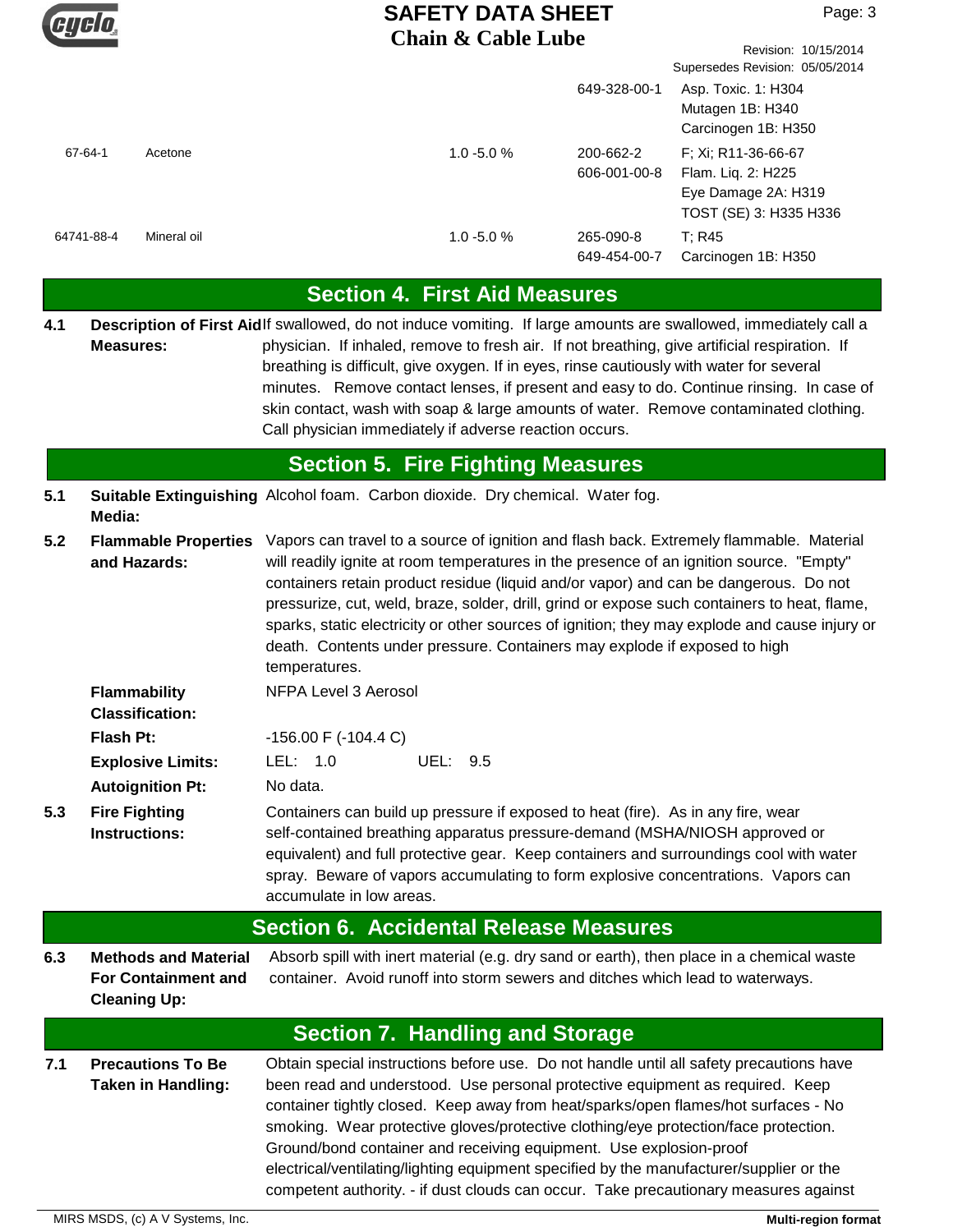

Revision: 10/15/2014 Supersedes Revision: 05/05/2014

static discharge. Use only non-sparking tools. Wash hands thoroughly after handling. Use only outdoors or in a well-ventilated area. Avoid breathing dust/fume/gas/mist/vapours/spray. Keep out of the reach of children. **Precautions To Be** Store in cool/well-ventilated place. Store locked up.

#### **7.2 Taken in Storing:**

## **Section 8. Exposure Controls/Personal Protection**

#### **8.1 Exposure Parameters:**

| CAS#       | <b>Partial Chemical Name</b>                                         | <b>Britain EH40</b>                                      | <b>France VL</b>                                               | <b>Europe</b>       |
|------------|----------------------------------------------------------------------|----------------------------------------------------------|----------------------------------------------------------------|---------------------|
| 64742-52-5 | Mineral oil, petroleum distillates,<br>hydrotreated heavy naphthenic | No data.                                                 | No data.                                                       | No data.            |
| 68476-86-8 | Liquified petroleum gas, sweetened                                   | No data.                                                 | No data.                                                       | No data.            |
| 64742-48-9 | Hydrotreated heavy naphtha                                           | No data.                                                 | No data.                                                       | No data.            |
| 79-20-9    | Methyl acetate (Methyl ester of acetic<br>acid                       | TWA: 616 mg/m3 (200 ppm)<br>STEL: 770 mg/m3 (250 ppm)    | TWA: 610 mg/m3 (200 ppm)<br>STEL: 760 mg/m3 (250 ppm)          | No data.            |
| 64742-49-0 | Naphtha (petroleum), hydrotreated light                              | No data.                                                 | No data.                                                       | No data.            |
| 67-64-1    | Acetone                                                              | TWA: 1210 mg/m3 (500 ppm)<br>STEL: 3620 mg/m3 (1500 ppm) | TWA: 1210 mg/m3 (500<br>ppm)<br>STEL: 2420 mg/m3 (1000<br>ppm) | TWA: 1210 mg/m3     |
| 64741-88-4 | Mineral oil                                                          | No data.                                                 | No data.                                                       | No data.            |
| CAS#       | <b>Partial Chemical Name</b>                                         | <b>OSHA TWA</b>                                          | <b>ACGIH TWA</b>                                               | <b>Other Limits</b> |
| 64742-52-5 | Mineral oil, petroleum distillates,<br>hydrotreated heavy naphthenic | No data.                                                 | No data.                                                       | No data.            |
| 68476-86-8 | Liquified petroleum gas, sweetened                                   | No data.                                                 | No data.                                                       | No data.            |
| 64742-48-9 | Hydrotreated heavy naphtha                                           | No data.                                                 | No data.                                                       | No data.            |
| 79-20-9    | Methyl acetate (Methyl ester of acetic<br>acid                       | PEL: 200 ppm                                             | TLV: 200 ppm<br>STEL: 250 ppm                                  | No data.            |
| 64742-49-0 | Naphtha (petroleum), hydrotreated light                              | No data.                                                 | No data.                                                       | No data.            |
| 67-64-1    | Acetone                                                              | PEL: 1000 ppm                                            | TLV: 500 ppm<br>STEL: 750 ppm                                  | No data.            |
| 64741-88-4 | Mineral oil                                                          | No data.                                                 | No data.                                                       | No data.            |

**8.2 Exposure Controls:**

**8.2.1 Engineering Controls** Good general ventilation should be sufficient to control airborne levels. Local exhaust ventilation may be necessary to control any air contaminants to within their TLVs during the use of this product. **(Ventilation etc.):**

#### **8.2.2 Personal protection equipment:**

| <b>Eye Protection:</b>               | Wear safety glasses with side shields or goggles when using this product.                                                                                                                                                                                                                                                                                                                                                                                                                                                                               |
|--------------------------------------|---------------------------------------------------------------------------------------------------------------------------------------------------------------------------------------------------------------------------------------------------------------------------------------------------------------------------------------------------------------------------------------------------------------------------------------------------------------------------------------------------------------------------------------------------------|
| <b>Protective Gloves:</b>            | Impervious gloves.                                                                                                                                                                                                                                                                                                                                                                                                                                                                                                                                      |
| <b>Other Protective</b><br>Clothing: | Standard industrial clothing standards should be followed.                                                                                                                                                                                                                                                                                                                                                                                                                                                                                              |
| (Specify Type):                      | Respiratory Equipment A NIOSH/MSHA approved air purifying respirator with an organic vapor cartridge or<br>canister may be permissible under certain circumstances where airborne concentrations<br>are expected to exceed exposure limits. Protection provided by air purifying respirators is<br>limited. Use a positive pressure air supplied respirator if there is any potential for an<br>uncontrolled release, exposure levels are not known, or any other circumstances where<br>air purifying respirators may not provide adequate protection. |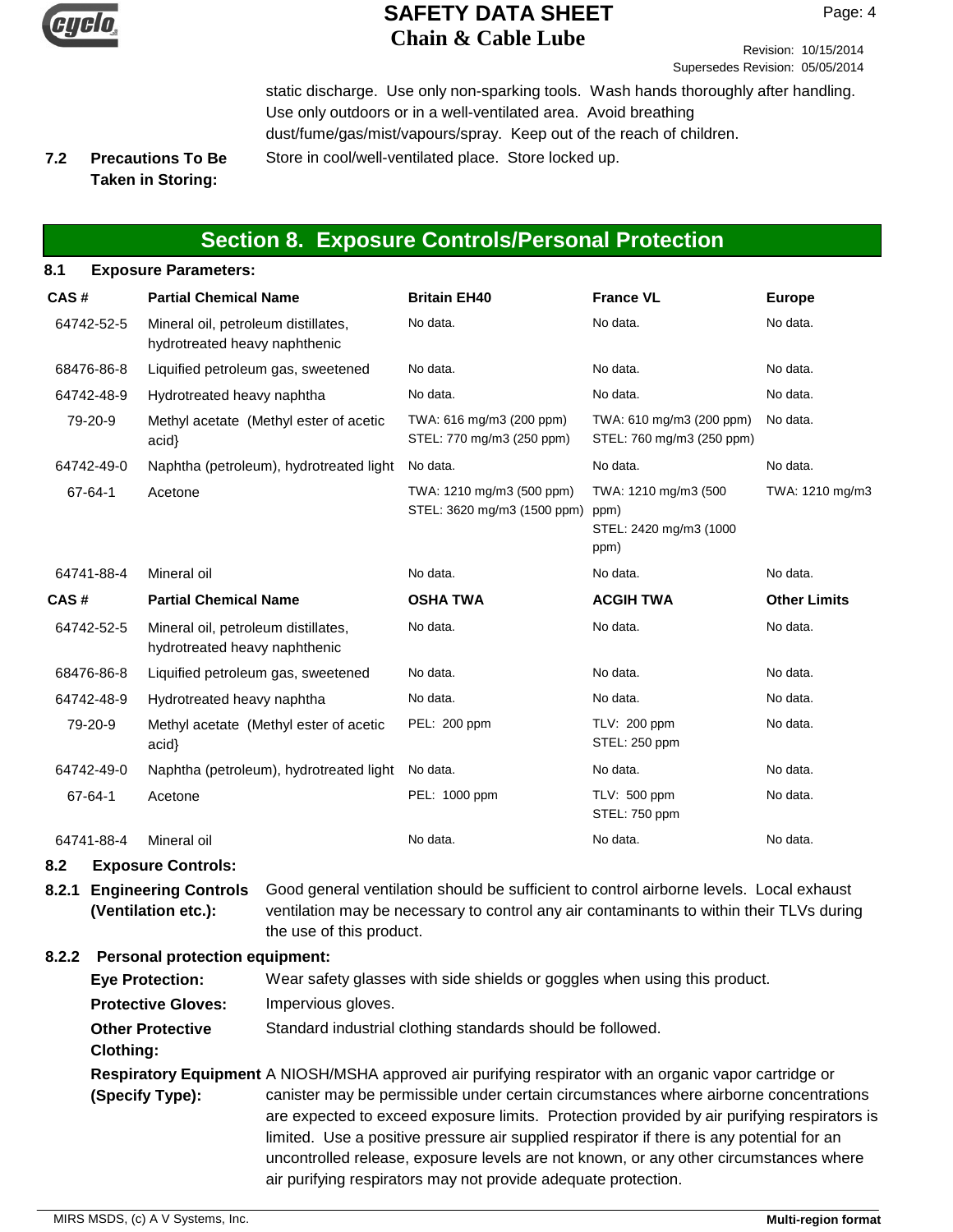

Revision: 10/15/2014 Supersedes Revision: 05/05/2014

Work/Hygienic/Mainten Wash hands before eating. Remove contaminated clothing and wash before reuse. Use only in a well ventilated area. Follow all MSDS/label precautions even after container is emptied because they may retain product residues. Avoid prolonged or repeated contact with skin. Avoid breathing vapors from heated material. Avoid contact with eyes, skin and clothing. **ance Practices:**

# **Section 9. Physical and Chemical Properties**

| 9.1  | <b>Information on Basic Physical and Chemical Properties</b> |                                                                                                                                                                                                                                                                                                                                       |  |
|------|--------------------------------------------------------------|---------------------------------------------------------------------------------------------------------------------------------------------------------------------------------------------------------------------------------------------------------------------------------------------------------------------------------------|--|
|      | <b>Physical States:</b>                                      | [ ] Gas<br>[X] Liquid<br>[ ] Solid                                                                                                                                                                                                                                                                                                    |  |
|      | <b>Appearance and Odor:</b>                                  | Dark grey with solvent odor.                                                                                                                                                                                                                                                                                                          |  |
|      | <b>Melting Point:</b>                                        | No data.                                                                                                                                                                                                                                                                                                                              |  |
|      | <b>Boiling Point:</b>                                        | -23.00 F (-30.6 C) - 158.00 F (70.0 C)                                                                                                                                                                                                                                                                                                |  |
|      | <b>Flash Pt:</b>                                             | $-156.00$ F $(-104.4$ C)                                                                                                                                                                                                                                                                                                              |  |
|      | <b>Evaporation Rate:</b>                                     | No data.                                                                                                                                                                                                                                                                                                                              |  |
|      | <b>Explosive Limits:</b>                                     | LEL: 1.0<br>UEL: 9.5                                                                                                                                                                                                                                                                                                                  |  |
|      | Vapor Pressure (vs. Air or<br>$mm Hg$ ):                     | No data.                                                                                                                                                                                                                                                                                                                              |  |
|      | Vapor Density (vs. $Air = 1$ ):                              | > air                                                                                                                                                                                                                                                                                                                                 |  |
|      | Specific Gravity (Water = 1):                                | .7646                                                                                                                                                                                                                                                                                                                                 |  |
|      | <b>Solubility in Water:</b>                                  | Negligible                                                                                                                                                                                                                                                                                                                            |  |
|      | <b>Autoignition Pt:</b>                                      | No data.                                                                                                                                                                                                                                                                                                                              |  |
| 9.2  | <b>Other Information</b>                                     |                                                                                                                                                                                                                                                                                                                                       |  |
|      |                                                              | 24.8 % by weight.                                                                                                                                                                                                                                                                                                                     |  |
|      | <b>Percent Volatile:</b>                                     |                                                                                                                                                                                                                                                                                                                                       |  |
|      |                                                              | <b>Section 10. Stability and Reactivity</b>                                                                                                                                                                                                                                                                                           |  |
| 10.1 | <b>Reactivity:</b>                                           | No data available.                                                                                                                                                                                                                                                                                                                    |  |
| 10.2 | <b>Stability:</b>                                            | Unstable [ ]<br>Stable $[X]$                                                                                                                                                                                                                                                                                                          |  |
| 10.3 | <b>Conditions To Avoid -</b><br><b>Hazardous Reactions:</b>  | No data available.                                                                                                                                                                                                                                                                                                                    |  |
|      | <b>Possibility of</b><br><b>Hazardous Reactions:</b>         | Will occur [ ]<br>Will not occur [X]                                                                                                                                                                                                                                                                                                  |  |
| 10.4 | <b>Conditions To Avoid -</b><br>Instability:                 | Open flames and high temperatures. Contact with strong oxidizing agents. All sources<br>of ignition, welding and arcs. Keep product away from temperatures in excess of 120<br>degrees F. Do not crush, puncture or incinerate container. Do not expose to direct<br>sunlight or store where temperatures could exceed 120 degrees F. |  |
| 10.5 | Incompatibility -<br><b>Materials To Avoid:</b>              | Strong oxidizers.                                                                                                                                                                                                                                                                                                                     |  |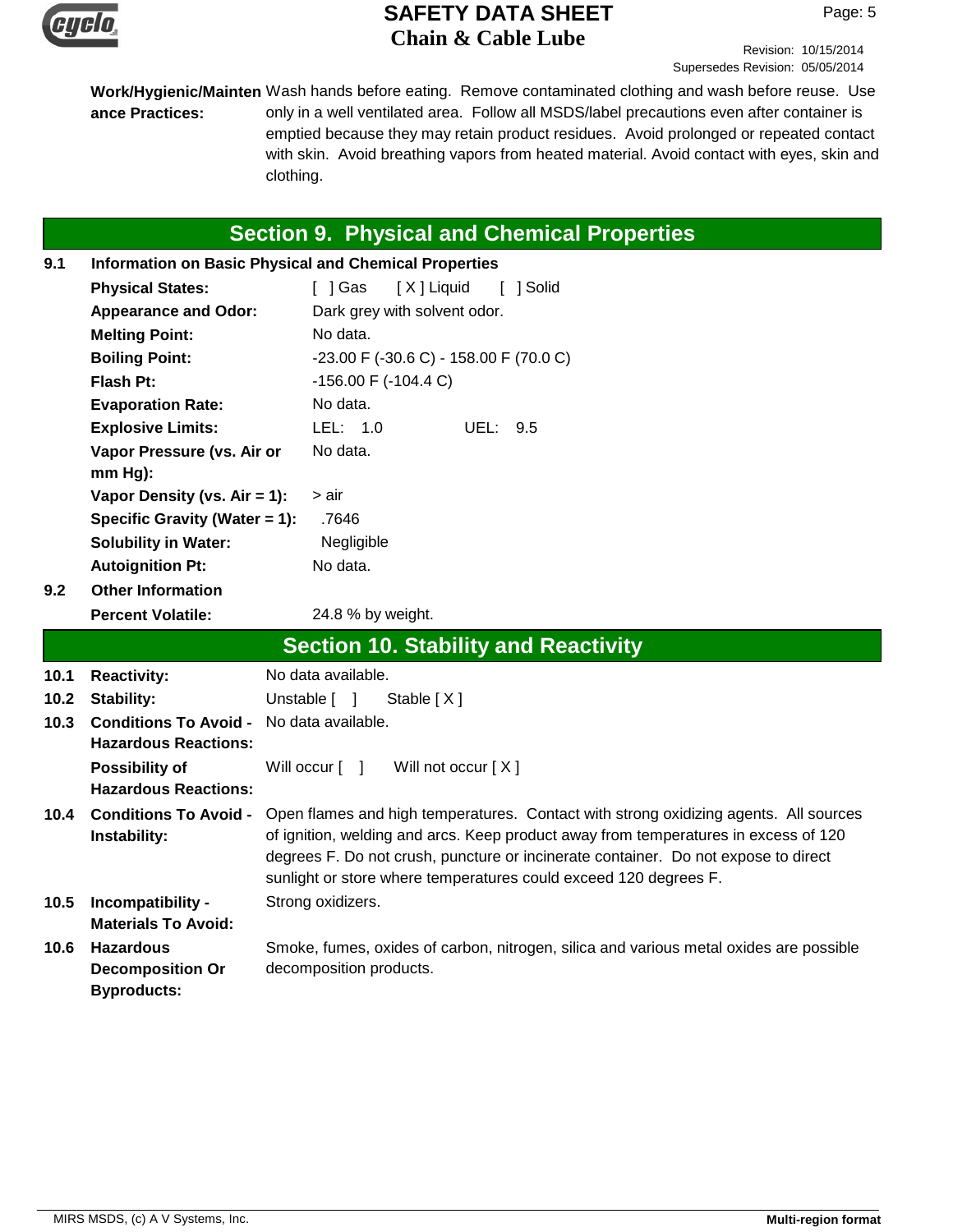

Revision: 10/15/2014 Supersedes Revision: 05/05/2014

| Information on<br><b>Toxicological Effects:</b> | No data available.                                                                                                                                                   |
|-------------------------------------------------|----------------------------------------------------------------------------------------------------------------------------------------------------------------------|
|                                                 |                                                                                                                                                                      |
|                                                 |                                                                                                                                                                      |
|                                                 | CAS# 64742-52-5:                                                                                                                                                     |
|                                                 | Mutagenicity:, Mutation test: Mutation in microorganisms., 10.00 UL/PLAT, Bacteria -                                                                                 |
|                                                 | Salmonella typhimurium,.                                                                                                                                             |
|                                                 | Results:                                                                                                                                                             |
|                                                 | Behavioral: Coma.                                                                                                                                                    |
|                                                 | Biochemical:Metabolism (intermediary): Other.                                                                                                                        |
|                                                 | - Cell Biology and Toxicology., Princeton Scientific Pub., Inc., 301 N. Harrison St., CN                                                                             |
|                                                 | 5279, Princeton, NJ 08540, Vol/p/yr: 2,63, 1986                                                                                                                      |
|                                                 | Acute toxicity, LD (Lethal dose), Oral, Rat, 5.000 GM/KG.                                                                                                            |
|                                                 | Results:                                                                                                                                                             |
|                                                 | Tumorigenic: Neoplastic by RTECS criteria.                                                                                                                           |
|                                                 | Lungs, Thorax, or Respiration: Tumors.                                                                                                                               |
|                                                 | Tumorigenic: Tumors at site of application.                                                                                                                          |
|                                                 | - Acute Toxicity Data. Journal of the American College of Toxicology, Part B., Mary Ann                                                                              |
|                                                 | Liebert, Inc., 1651 Third Ave., New York, NY 10128, Vol/p/yr: 1,133, 1990                                                                                            |
|                                                 | Acute toxicity, LD (Lethal dose), Skin, Species: Rabbit, 5.000 GM/KG.                                                                                                |
|                                                 | Results:                                                                                                                                                             |
|                                                 | Behavioral: Coma.                                                                                                                                                    |
|                                                 | Biochemical:Metabolism (intermediary): Other.                                                                                                                        |
|                                                 | - Acute Toxicity Data. Journal of the American College of Toxicology, Part B., Mary Ann<br>Liebert, Inc., 1651 Third Ave., New York, NY 10128, Vol/p/yr: 1,133, 1990 |
|                                                 | Tumorigenic Effects:, TDLo, Skin, Mouse, 480.0 GM/KG, 80 W.                                                                                                          |
|                                                 | Results:                                                                                                                                                             |
|                                                 | Tumorigenic: Neoplastic by RTECS criteria.                                                                                                                           |
|                                                 | Skin and Appendages: Other: Tumors.                                                                                                                                  |
|                                                 | Tumorigenic: Tumors at site of application.<br>- United States Environmental Protection Agency, Office of Pesticides and Toxic                                       |
|                                                 | Substances., U.S. Environmental Protection Agency, Office of Pesticides and Toxic                                                                                    |
|                                                 | Substances, 401 M St., SW, Washington, DC 20460, Vol/p/yr: 8EHQ-0887-,                                                                                               |
|                                                 | Tumorigenic Effects:, TDLo, Skin, Mouse, 402.0 GM/KG, 78 W.                                                                                                          |
|                                                 | Results:                                                                                                                                                             |
|                                                 | Tumorigenic: Equivocal tumorigenic agent by RTECS criteria.                                                                                                          |
|                                                 | Skin and Appendages: Other: Tumors.                                                                                                                                  |
|                                                 | Tumorigenic: Tumors at site of application.                                                                                                                          |
|                                                 | - British Journal of Cancer., Macmillan Press Ltd, Houndmills, Basingstoke, Hampshire<br>RG21 2XS UK, Vol/p/yr: 48,429, 1983                                         |
|                                                 | Tumorigenic Effects:, TDLo, Skin, Mouse, 398.0 GM/KG, 22 W.                                                                                                          |
|                                                 | Results:                                                                                                                                                             |
|                                                 | Tumorigenic: Equivocal tumorigenic agent by RTECS criteria.                                                                                                          |
|                                                 | Skin and Appendages: Other: Tumors.                                                                                                                                  |
|                                                 | Tumorigenic: Tumors at site of application.                                                                                                                          |
|                                                 | - British Journal of Cancer., Macmillan Press Ltd, Houndmills, Basingstoke, Hampshire                                                                                |
|                                                 | RG21 2XS UK, Vol/p/yr: 48,429, 1983                                                                                                                                  |
|                                                 |                                                                                                                                                                      |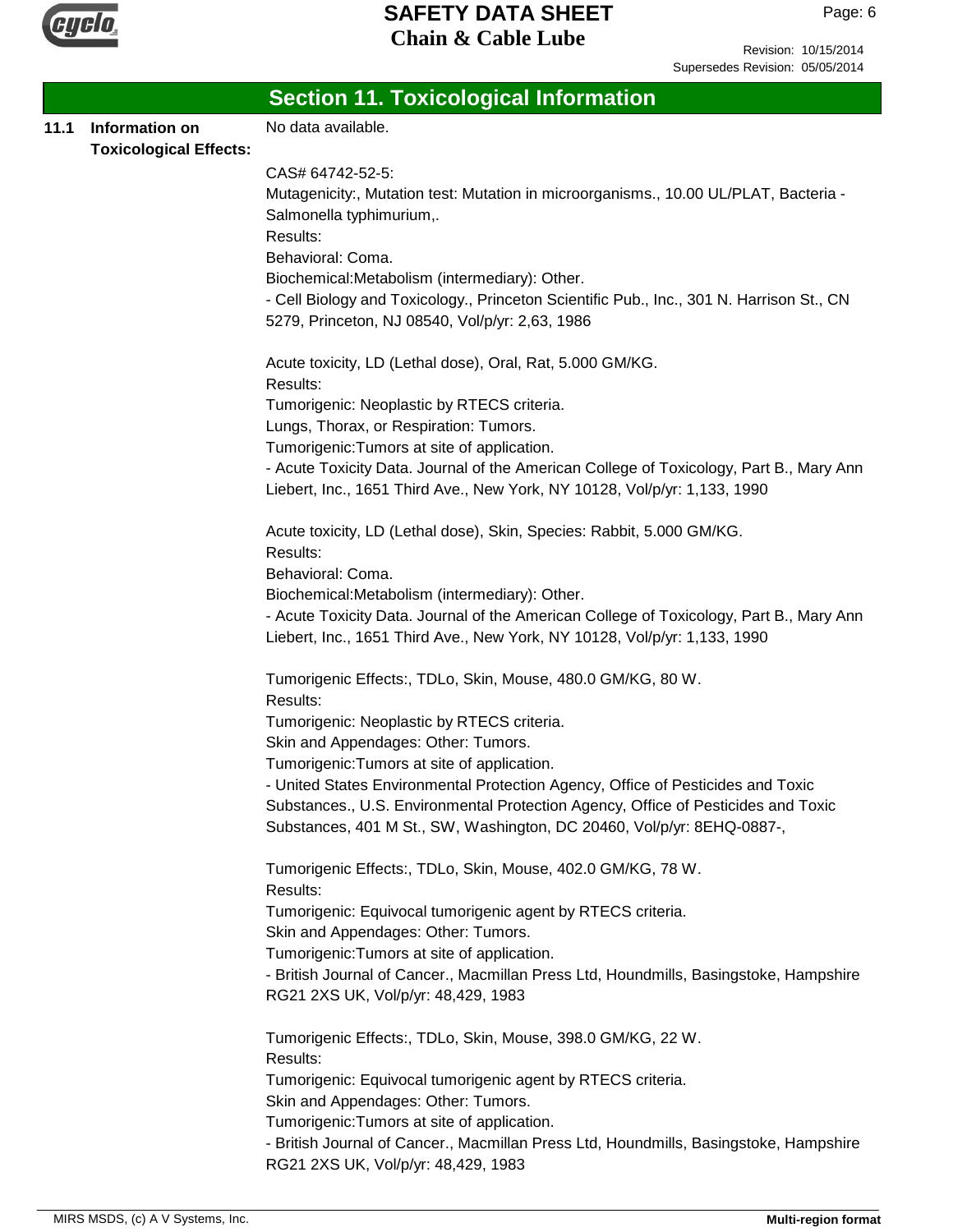

Revision: 10/15/2014 Supersedes Revision: 05/05/2014

Standard Draize Test, Skin, Species: Rabbit, 500.0 MG, Severe. Results: Tumorigenic: Equivocal tumorigenic agent by RTECS criteria. Skin and Appendages: Other: Tumors. Tumorigenic:Tumors at site of application.

- Acute Toxicity Data. Journal of the American College of Toxicology, Part B., Mary Ann Liebert, Inc., 1651 Third Ave., New York, NY 10128, Vol/p/yr: 1,133, 1990

| CAS#       | Hazardous Components (Chemical Name)                                 | <b>NTP</b> | <b>IARC</b> | <b>ACGIH</b> | <b>OSHA</b> |
|------------|----------------------------------------------------------------------|------------|-------------|--------------|-------------|
| 64742-52-5 | Mineral oil, petroleum distillates, hydrotreated heavy<br>naphthenic | n.a.       | n.a.        | n.a.         | n.a.        |
| 68476-86-8 | Liquified petroleum gas, sweetened                                   | n.a.       | n.a.        | n.a.         | n.a.        |
| 64742-48-9 | Hydrotreated heavy naphtha                                           | n.a.       | n.a.        | n.a.         | n.a.        |
| 79-20-9    | Methyl acetate (Methyl ester of acetic acid)                         | n.a.       | n.a.        | n.a.         | n.a.        |
| 64742-49-0 | Naphtha (petroleum), hydrotreated light                              | n.a.       | n.a.        | n.a.         | n.a.        |
| 67-64-1    | Acetone                                                              | n.a.       | n.a.        | A4           | n.a.        |
| 64741-88-4 | Mineral oil                                                          | n.a.       | n.a.        | n.a.         | n.a.        |

## **Section 12. Ecological Information**

## **Section 13. Disposal Considerations**

13.1 Waste Disposal Dispose of contents/container in accordance with local/regional/national/international regulation. **Waste Disposal Method:**

# **Section 14. Transport Information**

#### **14.1 LAND TRANSPORT (US DOT):**

| DOT Proper Shipping Name: Consumer Commodity |       |       |  |
|----------------------------------------------|-------|-------|--|
| <b>DOT Hazard Class:</b>                     | ORM-D | ORM-D |  |
| <b>UN/NA Number:</b>                         |       |       |  |

#### **14.1 LAND TRANSPORT (European ADR/RID):**

| <b>ADR/RID Shipping Name:</b><br><b>UN Number:</b><br><b>Hazard Class:</b> | Aerosols, Ltd. Qty.<br>1950<br>N.A. | <b>ADR Classification:</b>  | 2.1 |
|----------------------------------------------------------------------------|-------------------------------------|-----------------------------|-----|
| <b>MARINE TRANSPORT (IMDG/IMO):</b><br>14.2                                |                                     |                             |     |
| <b>IMDG/IMO Shipping Name:</b>                                             | Aerosols, Ltd. Qtv.                 |                             |     |
| <b>UN Number:</b>                                                          | 1950                                | <b>Packing Group:</b>       |     |
| <b>Hazard Class:</b>                                                       | N.A.                                | <b>IMDG Classification:</b> | 2.1 |
|                                                                            |                                     | <b>Marine Pollutant:</b>    | No. |
| AIR TRANSPORT (ICAO/IATA):<br>14.3                                         |                                     |                             |     |
| <b>ICAO/IATA Shipping Name:</b>                                            | Aerosols, Flammable, Ltd. Qty, 2.1  |                             |     |
| <b>UN Number:</b>                                                          | 1950                                |                             |     |
| <b>Hazard Class:</b>                                                       | N.A.                                | <b>IATA Classification:</b> | 2.1 |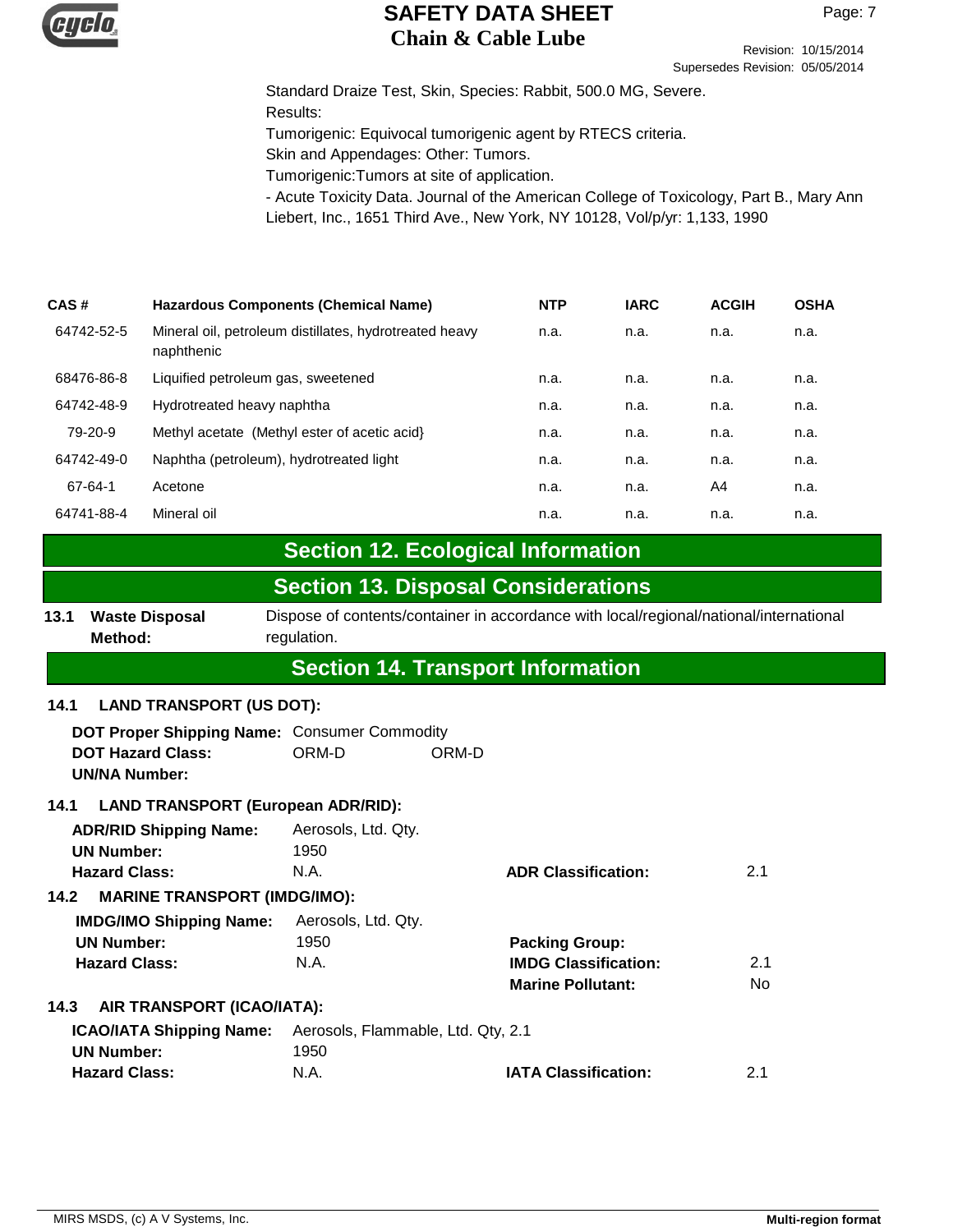

Revision: 10/15/2014 Supersedes Revision: 05/05/2014

| <b>Section 15. Regulatory Information</b> |                                                                       |                                                                                                                                                                                                                    |                                                                                                                                                                                                                                |                                                                                                                                                                                      |
|-------------------------------------------|-----------------------------------------------------------------------|--------------------------------------------------------------------------------------------------------------------------------------------------------------------------------------------------------------------|--------------------------------------------------------------------------------------------------------------------------------------------------------------------------------------------------------------------------------|--------------------------------------------------------------------------------------------------------------------------------------------------------------------------------------|
|                                           | EPA SARA (Superfund Amendments and Reauthorization Act of 1986) Lists |                                                                                                                                                                                                                    |                                                                                                                                                                                                                                |                                                                                                                                                                                      |
| CAS#                                      | <b>Hazardous Components (Chemical Name)</b>                           | S. 302 (EHS)                                                                                                                                                                                                       | S. 304 RQ                                                                                                                                                                                                                      | S. 313 (TRI)                                                                                                                                                                         |
| 64742-52-5                                | Mineral oil, petroleum distillates, hydrotreated<br>heavy naphthenic  | No                                                                                                                                                                                                                 | No                                                                                                                                                                                                                             | No                                                                                                                                                                                   |
| 68476-86-8                                | Liquified petroleum gas, sweetened                                    | No                                                                                                                                                                                                                 | No                                                                                                                                                                                                                             | No                                                                                                                                                                                   |
| 64742-48-9                                | Hydrotreated heavy naphtha                                            | No                                                                                                                                                                                                                 | No                                                                                                                                                                                                                             | No                                                                                                                                                                                   |
| 79-20-9                                   | Methyl acetate (Methyl ester of acetic acid)                          | No                                                                                                                                                                                                                 | No                                                                                                                                                                                                                             | No                                                                                                                                                                                   |
| 64742-49-0                                | Naphtha (petroleum), hydrotreated light                               | No                                                                                                                                                                                                                 | No                                                                                                                                                                                                                             | No                                                                                                                                                                                   |
| 67-64-1                                   | Acetone                                                               | No                                                                                                                                                                                                                 | Yes 5000 LB                                                                                                                                                                                                                    | No                                                                                                                                                                                   |
| 64741-88-4                                | Mineral oil                                                           | No                                                                                                                                                                                                                 | No                                                                                                                                                                                                                             | No                                                                                                                                                                                   |
| CAS#                                      | <b>Hazardous Components (Chemical Name)</b>                           | <b>Other US EPA or State Lists</b>                                                                                                                                                                                 |                                                                                                                                                                                                                                |                                                                                                                                                                                      |
| 64742-52-5                                | Mineral oil, petroleum distillates, hydrotreated<br>heavy naphthenic  |                                                                                                                                                                                                                    | PROP.65: No; CA TAC, Title 8: No; MA Oil/HazMat: No; MI<br>PA HSL: No; SC TAP: No; WI Air: No                                                                                                                                  | CAA HAP, ODC: No; CWA NPDES: No; TSCA: Inventory; CA<br>CMR, Part 5: No; NC TAP: No; NJ EHS: No; NY Part 597: No;                                                                    |
| 68476-86-8                                | Liquified petroleum gas, sweetened                                    | CAA HAP, ODC: No; CWA NPDES: No; TSCA: Inventory; CA<br>PROP.65: No; CA TAC, Title 8: No; MA Oil/HazMat: No; MI<br>CMR, Part 5: No; NC TAP: No; NJ EHS: No; NY Part 597: No;<br>PA HSL: No; SC TAP: No; WI Air: No |                                                                                                                                                                                                                                |                                                                                                                                                                                      |
| 64742-48-9                                | Hydrotreated heavy naphtha                                            |                                                                                                                                                                                                                    | PROP.65: No; CA TAC, Title 8: No; MA Oil/HazMat: No; MI<br>PA HSL: No; SC TAP: No; WI Air: No                                                                                                                                  | CAA HAP, ODC: No; CWA NPDES: No; TSCA: Inventory; CA<br>CMR, Part 5: No; NC TAP: No; NJ EHS: No; NY Part 597: No;                                                                    |
| 79-20-9                                   | Methyl acetate (Methyl ester of acetic acid)                          | Yes                                                                                                                                                                                                                | CAA HAP, ODC: No; CWA NPDES: No; TSCA: Inventory, 4                                                                                                                                                                            | Test, 8A PAIR; CA PROP.65: No; CA TAC, Title 8: Title 8; MA<br>Oil/HazMat: Yes; MI CMR, Part 5: No; NC TAP: No; NJ EHS:<br>No; NY Part 597: No; PA HSL: Yes - 1; SC TAP: No; WI Air: |
| 64742-49-0                                | Naphtha (petroleum), hydrotreated light                               |                                                                                                                                                                                                                    | PROP.65: No; CA TAC, Title 8: No; MA Oil/HazMat: No; MI<br>PA HSL: No; SC TAP: No; WI Air: No                                                                                                                                  | CAA HAP, ODC: No; CWA NPDES: No; TSCA: Inventory; CA<br>CMR, Part 5: No; NC TAP: No; NJ EHS: No; NY Part 597: No;                                                                    |
| 67-64-1                                   | Acetone                                                               | TAP: No; WI Air: Yes                                                                                                                                                                                               | CAA HAP, ODC: No; CWA NPDES: No; TSCA: Inventory, 4<br>Test; CA PROP.65: No; CA TAC, Title 8: Title 8; MA<br>Oil/HazMat: Yes; MI CMR, Part 5: Part 5; NC TAP: No; NJ<br>EHS: Yes - 0006; NY Part 597: Yes; PA HSL: Yes - E; SC |                                                                                                                                                                                      |
| 64741-88-4                                | Mineral oil                                                           |                                                                                                                                                                                                                    | PROP.65: No; CA TAC, Title 8: No; MA Oil/HazMat: No; MI<br>PA HSL: No; SC TAP: No; WI Air: No                                                                                                                                  | CAA HAP, ODC: No; CWA NPDES: No; TSCA: Inventory; CA<br>CMR, Part 5: No; NC TAP: No; NJ EHS: No; NY Part 597: No;                                                                    |
| CAS#                                      | <b>Hazardous Components (Chemical Name)</b>                           | <b>International Regulatory Lists</b>                                                                                                                                                                              |                                                                                                                                                                                                                                |                                                                                                                                                                                      |
| 64742-52-5                                | Mineral oil, petroleum distillates, hydrotreated<br>heavy naphthenic  | Yes                                                                                                                                                                                                                | Canadian DSL: Yes; Canadian NDSL: No; Taiwan TCSCA:                                                                                                                                                                            |                                                                                                                                                                                      |
| 68476-86-8                                | Liquified petroleum gas, sweetened                                    | Yes                                                                                                                                                                                                                | Canadian DSL: Yes; Canadian NDSL: No; Taiwan TCSCA:                                                                                                                                                                            |                                                                                                                                                                                      |
| 64742-48-9                                | Hydrotreated heavy naphtha                                            | Yes                                                                                                                                                                                                                | Canadian DSL: Yes; Canadian NDSL: No; Taiwan TCSCA:                                                                                                                                                                            |                                                                                                                                                                                      |